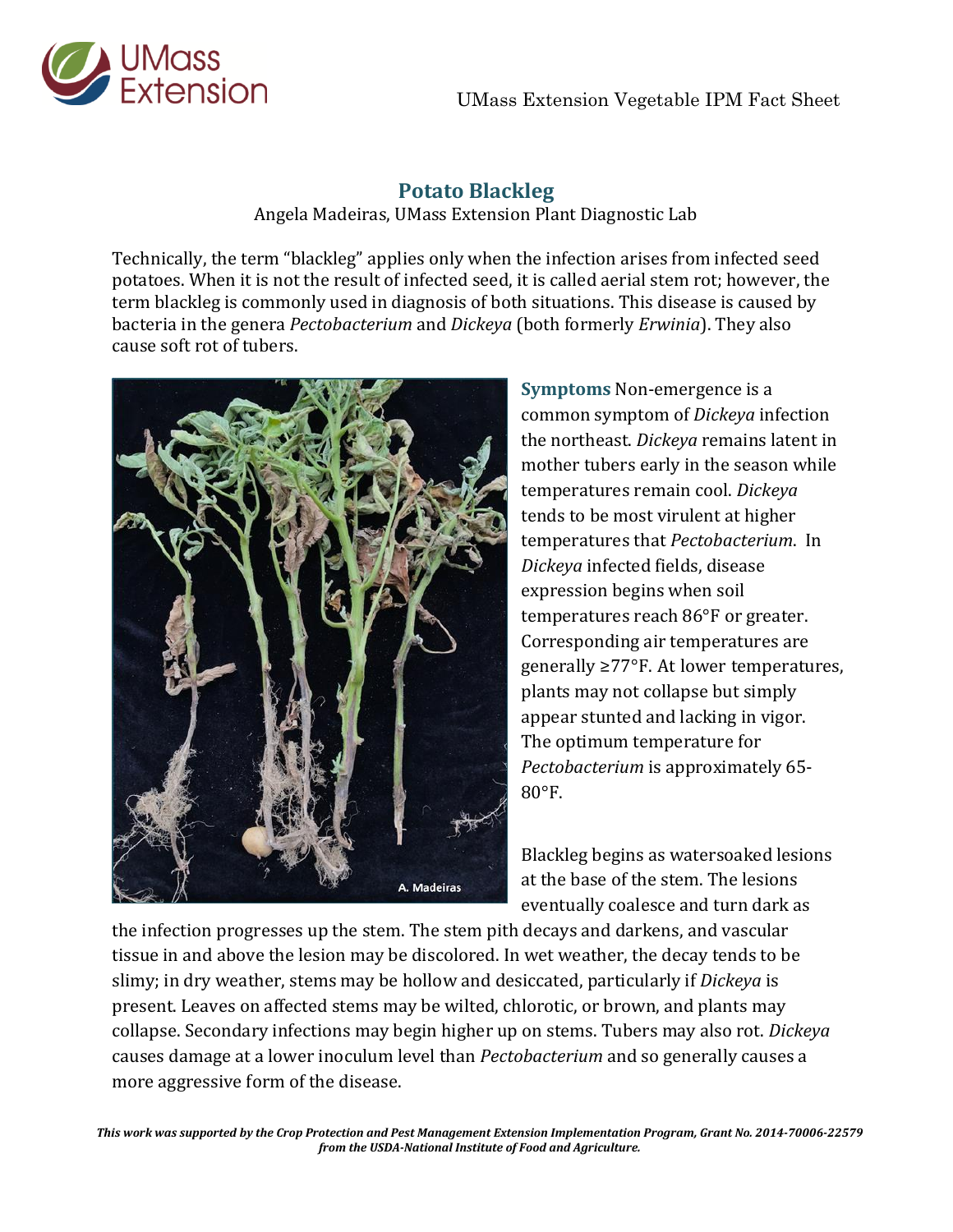

## **Disease Cycle**

Infected seed potatoes may come from infected fields or may become infected during processing. Both bacteria can live in tuber lenticels without causing disease. The bacteria become active when environmental conditions are right, and then disease occurs. Blackleg can occur at any time during the growing season, but it is favored cool, wet conditions at planting followed by warmer weather. Stand loss may result if seed pieces begin to decay before shoot emergence. In established plantings, the infection can move from tubers up the stems through the vascular tissues. When infected tissues break down, bacteria are released into the soil and travel in soil moisture to other plants. *Pectobacterium* and *Dickeya* do not survive more than a few months in soil; however, they may survive in crop debris, perennial weeds, or infected tubers allowed to overwinter and sprout the following spring.

In aerial stem rot, the bacteria may be present in the field in weeds or on crop debris and enter plants through wounds or leaf scars. Bacteria may also be spread by insects or splashing water. The decay usually does not travel downward into the tubers. Development of aerial stem rot is favored by warm, wet weather.

*Dickeya* and *Pectobacterium* may both be present in a single seed lot. Little is currently known about how the two species interact.



**Management** Remove volunteer potatoes from the field and keep fields clear of weeds. Plant clean seed: ask distributors for lots with Certified Seed Potato Health Certificates. When possible, use seed that does not have to be cut. Sanitize any machinery used to cut tubers. Plant well suberized seed pieces in well-drained soil at temperatures of at least 10°C. Do not irrigate before plants emerge. Avoid overhead irrigation if possible. Practices that reduce canopy density

and leaf wetness duration can decrease incidence of aerial stem rot.

Blackleg is associated with water. Both *Dickeya* and *Pectobacterium* are facultative anaerobes, which means that they thrive in the low oxygen environment of wet soils. Both bacteria may also be spread by water movement through the soil. Plant in well-drained soil. Both bacteria can also be found in surface waters (rivers, ponds) but not in deep wells. Avoid the use of surface waters for irrigation.

*This work was supported by the Crop Protection and Pest Management Extension Implementation Program, Grant No. 2014-70006-22579 from the USDA-National Institute of Food and Agriculture.*